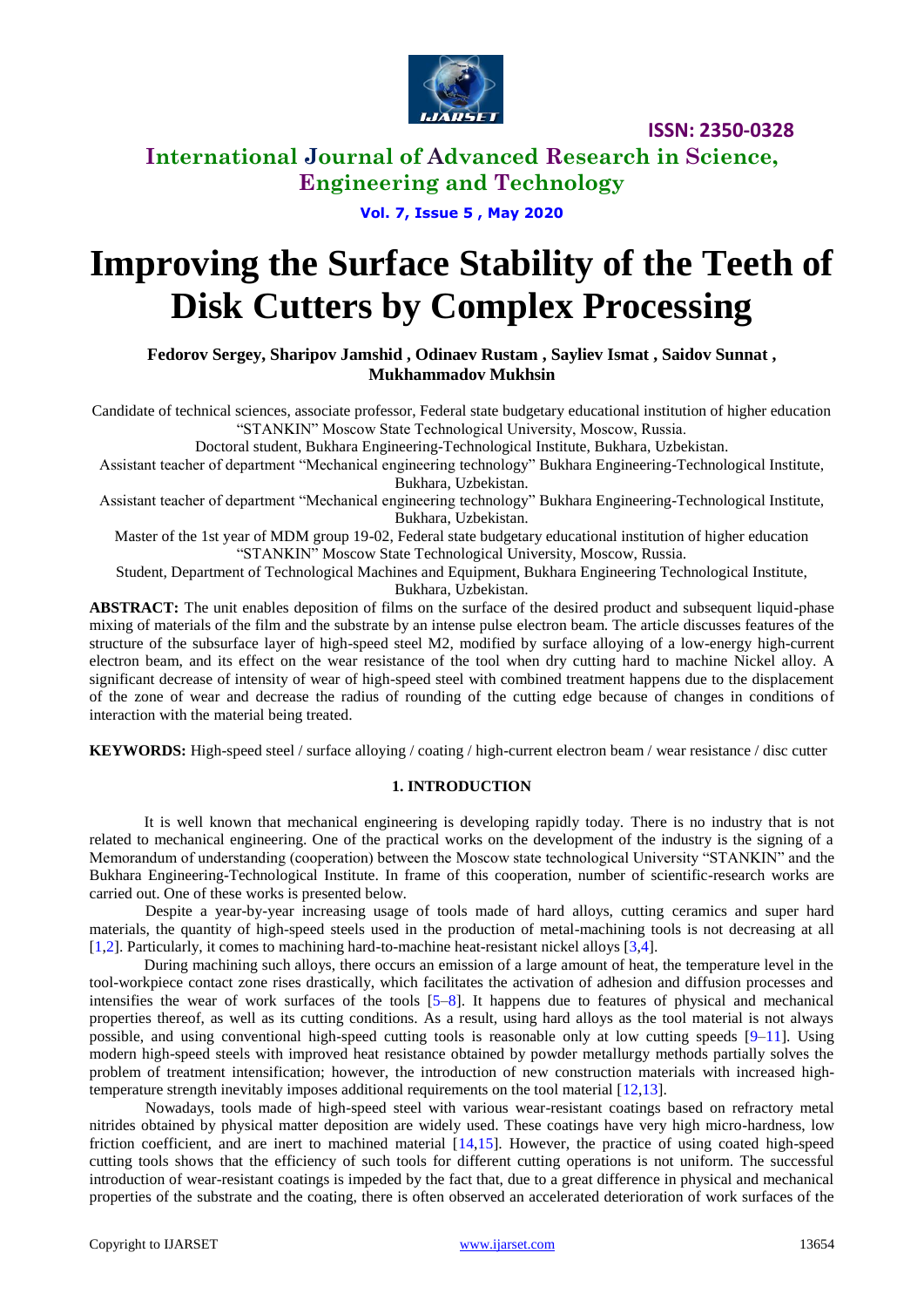

# **International Journal of Advanced Research in Science, Engineering and Technology**

### **Vol. 7, Issue 5 , May 2020**

tools during plastic deformation of the substrate under heavy loads [16–18]. This disadvantage may be dealt with by forming some transition layer which may be obtained, e.g., by performing a thermochemical treatment preceding the application of a wear-resistant coating; particularly, the ion nitriding process is used rather widely [19,20]. Such process is called a combined ion-plasma treatment. Its application made it possible to increase the resistance of highspeed cutting tools by several times as compared to PVD-coated tools [21,22].

However, it should be noted that the iron nitrides forming in the process of ion nitriding are not sufficiently thermostable, and, with the purpose to prevent the thermochemical dissociation thereof, it is necessary to limit the temperature during application of a wear-resistant coating. The thermal stability of the subsurface layer of the tool, immediately adjacent to the coating, may be increased by additional surface alloying of nitride high-speed steel [23].

The process is based on the task of reliable integration of synthesized nitride compounds of IV-V group metals and nitrogen, introduced in the steel during preliminary thermochemical treatment, in the subsurface layer of the tool. The metal is applied as a coating, e.g., using magnetron spraying. After that, an exothermic chemical reaction is initiated, which is conducted under a thermal explosion by pulse heating the surface of the product  $[25-27]$ . this article, some interesting compositions, which may be used to obtain modified surface layers by the method considered herein to increase the durability of tools made of relatively middle-alloyed high-speed M2 steel with average heat resistance, during longitudinal turning of heat-resistant nickel alloy  $\text{NiCr}_{20}\text{TiAl}$ , are discussed.

### **II. MATERIALS AND METHODS**

Specially-designed replaceable cutting disk cutter (inserts) with different variants of combined surface ionplasma treat-ment were used in the capacity of the cutting tool during turning operation (Fig. 1). The disk cutter were made of high- speed M2 steel and subjected to standard salt bath heat treatment.

The nitridation of machined and ground cutting disk cutter was performed using an APP-type unit manufactured by MSTU "STANKIN" using a two-stage vacuum-arc gas discharge. The treatment was conducted at a temperature of 480°C for 30 min, which helped create a thermochemically hardened layer having a thickness of up to 40 $\mu$ m and a microhardness of up to HV<sub>50</sub>=115 MPa, on the surface.

The finishing wear-resistant nATCRo3 coating with a microhardness of  $HV_{50}=345MPa$  was applied using a  $\pi$ 311 unit manufactured by Platit. This coating represents a combination of the adhesion layer of (CrTi)N composition, (TiAl)N gradient coating and a multilayer nanocomposite (nc-AlTiCrN/a-Si<sub>3</sub>N<sub>4</sub>) coating.



**Fig.1. Hardened disc cutters made of M2 steel.**

The two-phase layer of the coating with AlTiCrN grain size of up to 5 nm, at the boundary of which a  $Si<sub>3</sub>N<sub>4</sub>$ amorphous phase is located, suppresses the coagulation of grains of the basic phase during both the coating deposition and the tool operation. The interphase boundaries, which are the zones of intense dissipation of energy, deflect the occurring cracks from the direction of spreading, slowing them down partially or entirely [24–26].

Before applying the wear-resistant coating, some of the specimens were subjected to subsurface layer alloying. The treatment was conducted in a RITM-SP Unit, which constitutes a combination of a source of low-energy high-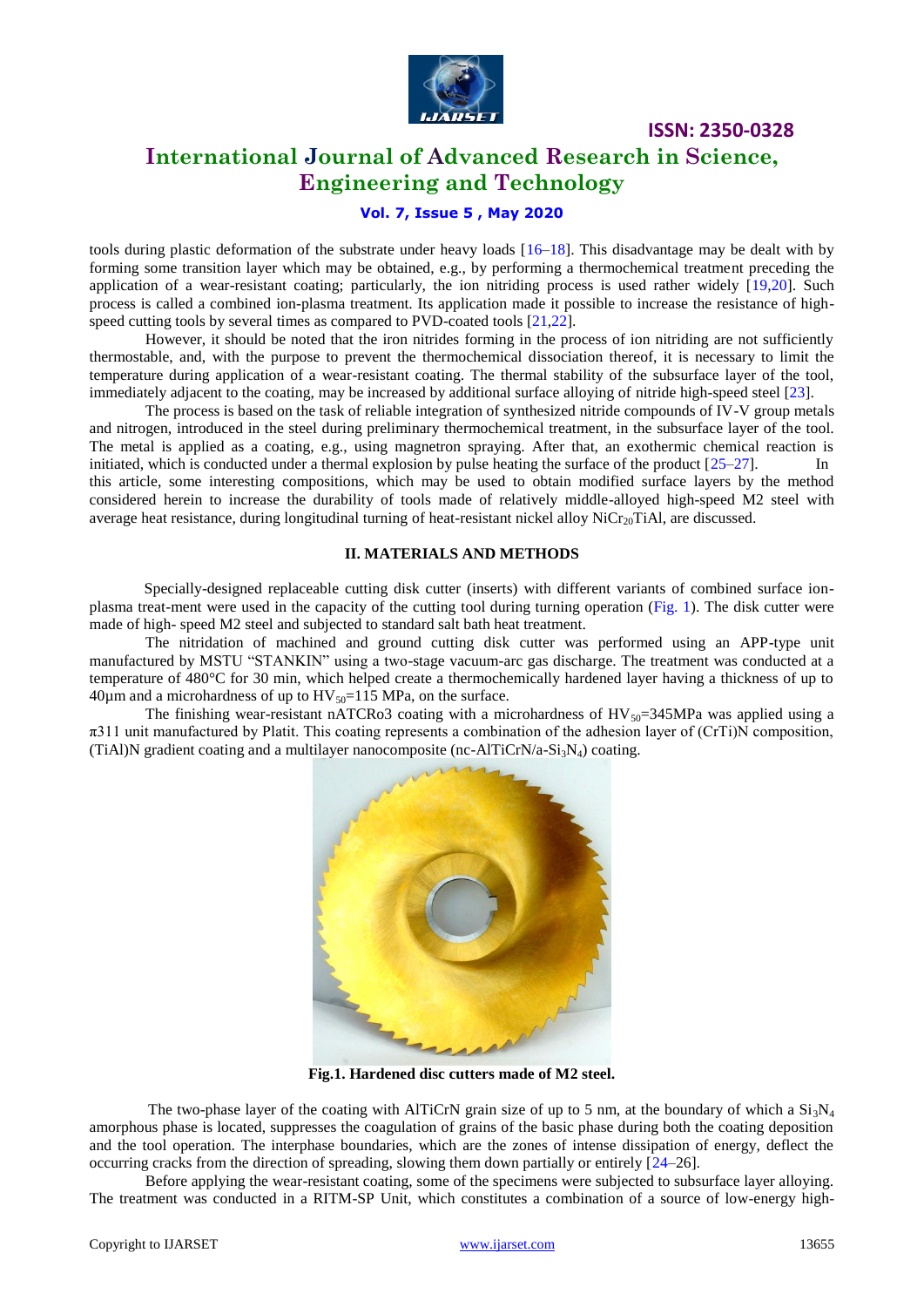

# **International Journal of Advanced Research in Science, Engineering and Technology**

### **Vol. 7, Issue 5 , May 2020**

current electron beams (LEHCEB) "RITM", and two magnetron spraying systems on a single vacuum chamber. The unit enables deposition of films on the surface of the desired product and subsequent liquid-phase mixing of materials of the film and the substrate by an intense pulse electron beam [27]. The LEHCEB generation includes the emission of electrons, the formation of the beam in a plasma-filled diode, and the transportation thereof in a plasma channel. The adoption of such generation scheme makes it possible to obtain a beam having a microsecond duration (about 5µs) with a current density of  $10^5$  A/cm<sup>2</sup>, at an accelerating voltage of 15–30 kW [43]. At that, the area of one-time treatment amounts to about  $50 \text{ cm}^2$ .

A multiphase structure using alloying during exothermic reaction occurring between the metal of the film and nitrogen was obtained by applying a thin layer of nitride-forming elements (targets made of Zr and  $Nb<sub>70</sub>Hf<sub>22</sub>Ti<sub>8</sub>$  alloy was used) on the surface of the tool before treating it with an electron beam. In the capacity of donors of it, unstable iron nitrides of nitrided high-speed steel were used.

The exterior layer is enriched with refractory nitride phases, which, due to an extremely high rate of cooling, remain small and homogeneously distributed in the end product.

The depth of the subsurface layer, wherein a modified steel structure is obtained, amounts to  $2-10 \mu m$ , depending on the alloying composition.

#### **III. RESULTS AND DISCUSSIONS**

Figure 2a shows the effect of a series of LEHCEB pulses with an energy density of 4.5 J/cm<sup>2</sup> and a duration of 5µs on the surface of nitride specimen made of M2 steel. The thermal effect of the electron beam is sufficient for the upper layer of metal to not only melt but also to begin actively evaporate, exposing the carbide constituent. The LEHCEB-irradiation causes a dissociation of iron nitrides, particularly of the  $\epsilon$ -phase; a large quantity of retained austenite forms on the surface (Fig. 3b).

After applying a thin film (in this case Zr) having a thickness of about 0.2 mm on the specimens using a magnetron sprayer, and subsequent exposure to electron beam, it is possible to initiate exothermic chemical reactions of nitride phase formation. Due to the formation of the refractory nitride filmon the surface, the evaporation of metal significantly reduces, and the structure becomes finely dispersed (Fig. 2b). The formation of nitride phase is confirmed by the data of X-ray diffraction analysis (Fig.3c). It should be noted that in the latter case, the content of retained austenite in the subsurface layer is significantly lower.



a b **Fig.2. (a) Structure of nitride high-speed M2 steel surface after exposure to LEHCEB, (b) The same, after electron-beam zirconium-alloying.**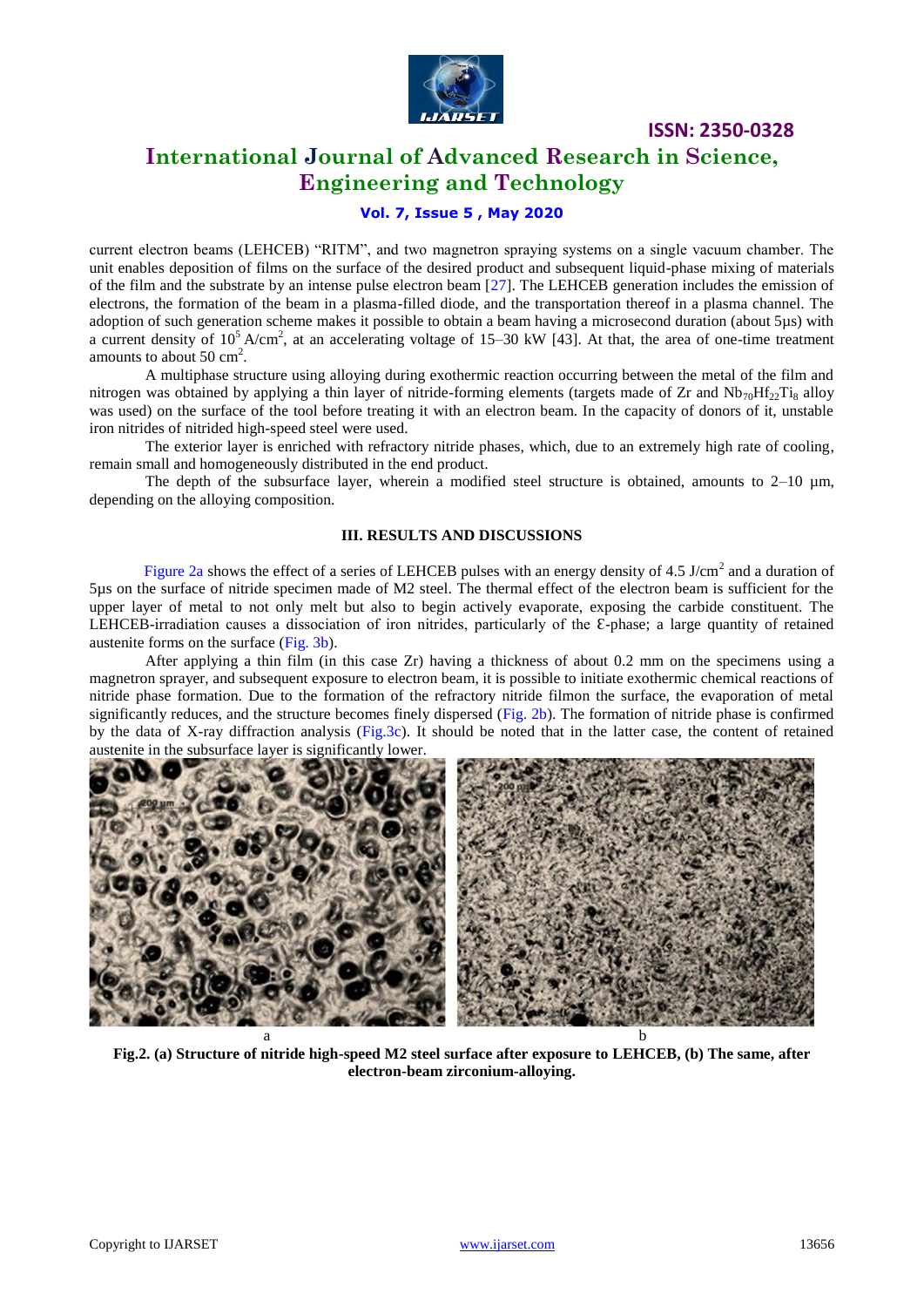

# **International Journal of Advanced Research in Science, Engineering and Technology**

### **Vol. 7, Issue 5 , May 2020**



**Fig.3. (a) Diffraction pattern (CoKα) of nitride M2 steel specimen surface, (b) the same, after exposure to LEHCEB, (c) the same, after applying Zr coating on the surface before irradiation.**

At the same time, in our case, we are dealing with strain-hardening, caused by passing of an elastic wave, generated during pulse electron-beam exposure. However, due to a short duration of the process and to thermal inertia, the heating caused by compression and internal friction, most probably shall not be the physical factor which determines the behavior of the material in such conditions. In this case, the key role should be played by mechanical activation of high-rate physical and chemical processes, which inevitably take place both in liquid and solid phases. The appearance of the melt causes a drastic increase of the interphase surface and an increase in the rate of reaction of nitride formation, due to additional release of energy during the exothermic reaction.

Multiple initiations of the process hardly alter the initial microstructure. Typically, a series of five or six LEHCEB pulses is enough for the microalloying process to occur all the way through.

The distribution of zirconium near the surface is shown in Figure 4b. As is seen from this figure, Zr is only found in the subsurface layer with a thickness of about 2 µm. But the thickness of zone of influence of electron-beam treatment is 5–6µm (Fig. 4a). High-supplied energy intensity and short interaction time make it possible to expect the formation of quickly hardened layers with more uniform and finely disperse structure and improvement of performance characteristics of the subsurface layer due to the secondary hardening with the formation of the martensite-carbide structure with high hardness.

Also, during the subsequent application of the wear-resistant coating, the tool is subjected to at least two hours of tempering at a temperature of 450 °C, which reduces the content of retained austenite in the modified layer and facilitates residual stress relieving. A similar picture may be observed when irradiating a thin film of niobium-hafnium alloy, applied on the surface of the metal.

The conducted studies on wearing of the disk cutter made of M2 steel have shown that the electron-beam alloying combined with the application of wear-resistant coating may significantly influence the tool wearing process.

In case of a coated tool not subjected to microalloying, after exposure of the substrate, the friction conditions along the back surface are progressively similar to those, which are characteristic of an uncoated tool. In case of a tool subjected to a combined treatment, the modified layer continues to perform its protective functions even after the breach of the coating, which is reflected in the tool wear pattern. The combined treatment notably suppresses the formation of a worn crater on the front surface.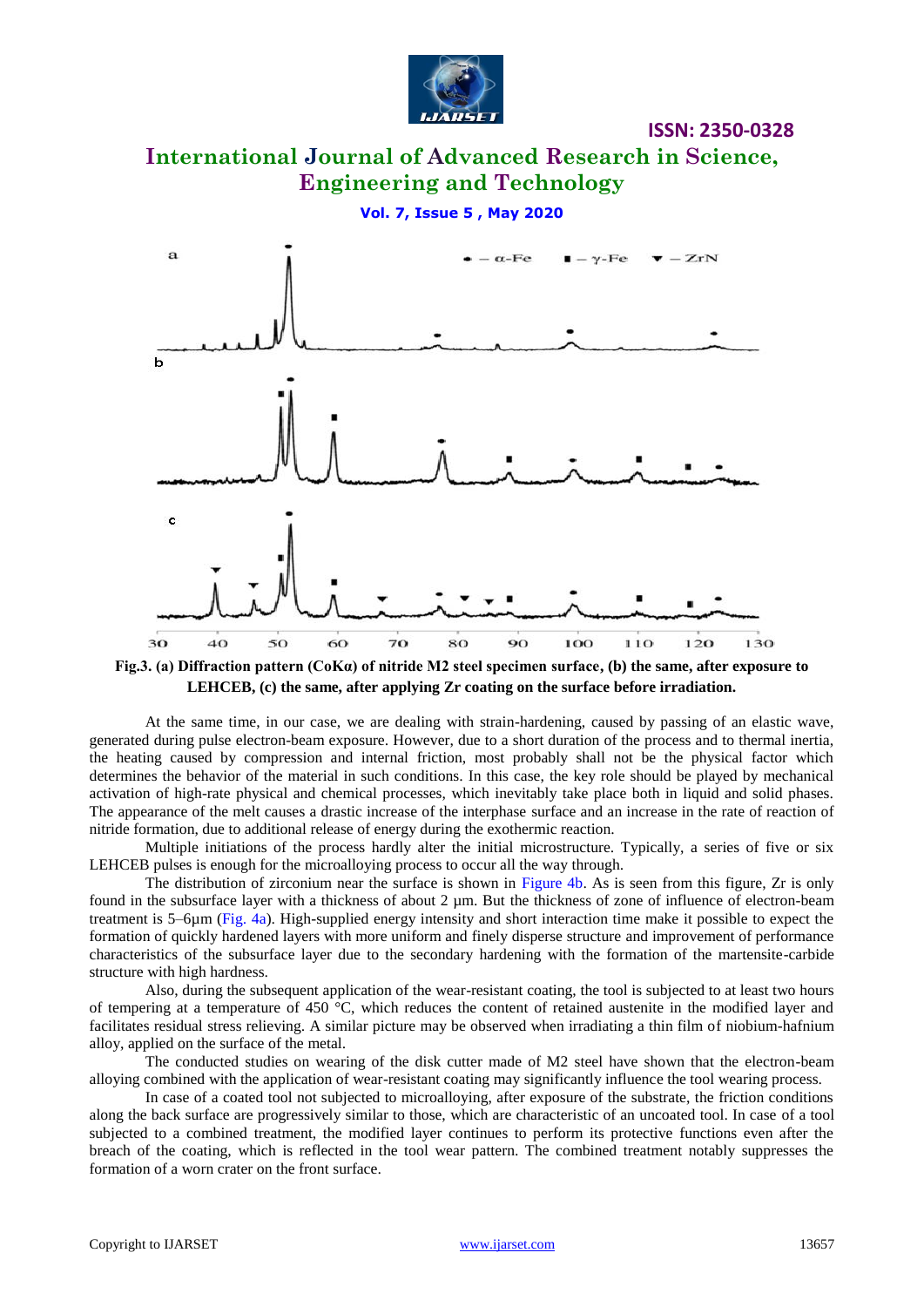

# **International Journal of Advanced Research in Science, Engineering and Technology**

### **Vol. 7, Issue 5 , May 2020**



**Fig.4. Zirconium nitride modified subsurface layer of high-speed M2 steel. (a) SEM-image of the etched specimen, (b) map of the distribution of zirconium in the specimen.**

At that, it should be noted that microalloying the steel with niobium-hafnium alloy produced a greater effect than microalloying it with zirconium. It confirms the fact that, in our case, the hardening of steel is mostly achieved due to the alloying of the surface layer, particularly, with niobium and hafnium nitrides, but not only due to the pulsing surface electron-beam hardening of the tool made of high-speed steel.

It should be noted that the tool treatment time in case of surface alloying amounts to about 15min, without considering the vacuum degassing of the work chamber. It determines the low costs of the process and enables a full loading of middle-sized industrial machines for application of wear-resistant coatings with working cycle duration of 4–5 h using one surface alloying unit.

#### **IV. CONCLUSION**

– The experimental results indicate the possibility of obtaining on the surface of the high-speed steel tool of the layers, modified by surface alloying. Such layers were obtained, thanks to the initiation of exothermic chemical reactions between substrate and deposited on it a thin film. In the reaction products was revealed the formation of new phase constituents.

– The formation of a structure in the near-surface layer of material is largely due to a pulsed nature of exposure in a microsecond range. Here, the key factors of the surface

alloying process shall be represented by the energy of the electron beam, dependent on the accelerating voltage, and the thickness of the thin film applied on the surface of the object. The dependence of the thickness of a modified layer on accelerating voltage has a clear extremal character. Irradiation with insufficient energy in the beam cannot initiate a process, while the excess thereof results in evaporation of most of the film. The treatment should be performed in such a way that the thickness of coating would amount to approximately one half of depth of penetration of electrons in the substrate material, i.e., in our case, about 200 nm.

#### **REFERENCES**

- [1] S.N. Grigoriev, Yu. A. Melnik, A.S. Metel, M.A. Volosova, Focused beams of fast neutral atoms in glow discharge plasma editors-pick, J. Appl. Phys. 121 (2017) 223302
- [2] S.N. Grigoriev, T.V. Tarasova, Possibilities of the technolo gy of additive production for making complex-shape parts and depositing functional coatings from metallic powders, Metal Sci Heat Treatment 57 (2016) 579–584
- [3] O.R. Hachkevych, B.D. Drobenko, P.I. Vankevych, M. Yu. Yakovlev, Optimization of the high-temperature induction treatment modes for nonlinear electroconductive bodies, Strength Mater. 49 (2017) 429–435
- [4] I. Smurov, M. Doubenskaia, S. Grigoriev, A. Nazarov, Optical Monitoring in Laser Cladding of Ti6Al4V, J. Thermal Spray Technol 21 (2012) 1357–1362